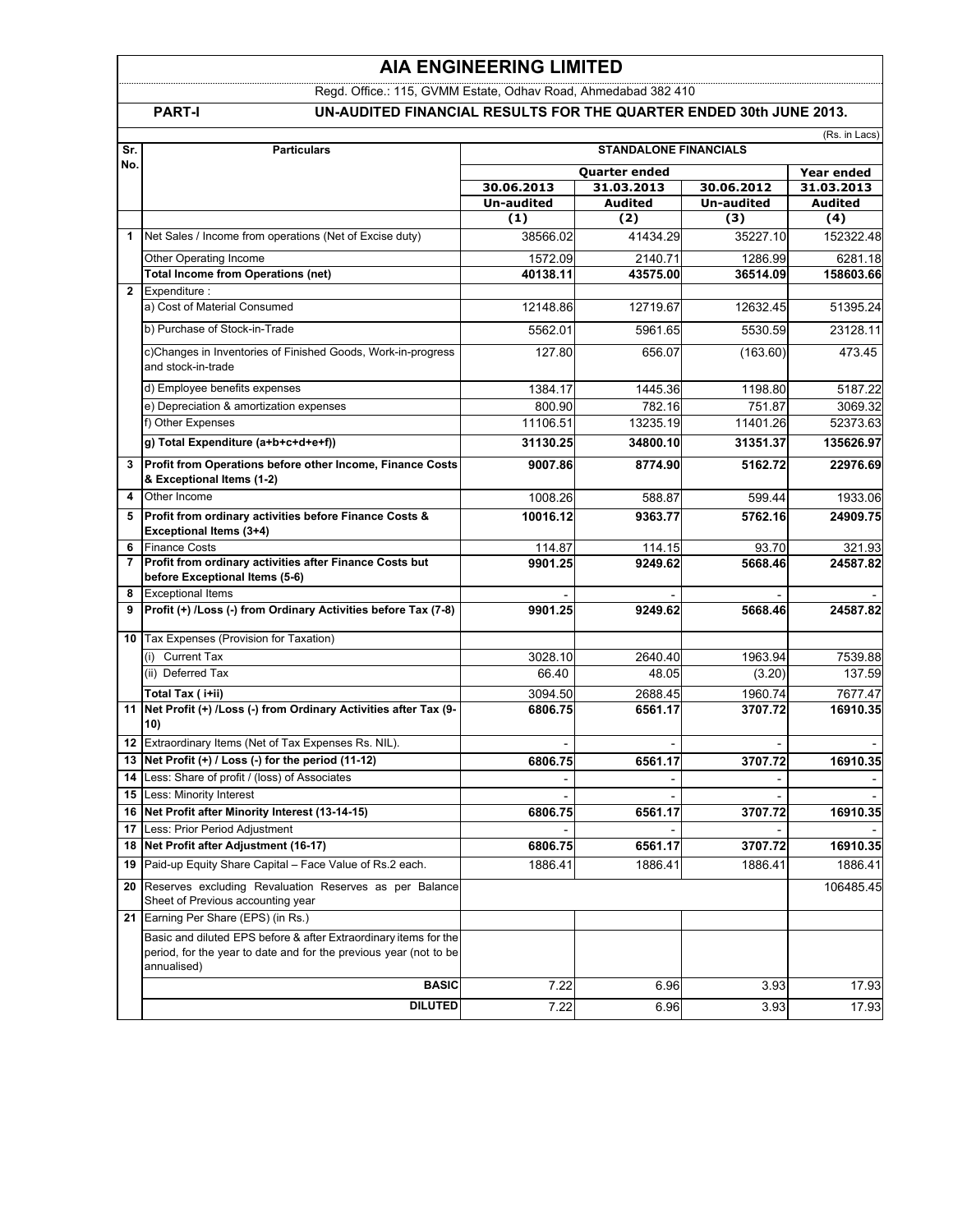## **AIA ENGINEERING LIMITED**

Regd. Office.: 115, GVMM Estate, Odhav Road, Ahmedabad 382 410

| J |     |  |
|---|-----|--|
|   |     |  |
|   | . . |  |

**PART II UN-AUDITED FINANCIAL RESULTS FOR THE QUARTER ENDED 30th JUNE 2013.**

| Sr.          | <b>Particulars</b>                                                                             | <b>STANDALONE FINANCIALS</b> |            |            |            |  |
|--------------|------------------------------------------------------------------------------------------------|------------------------------|------------|------------|------------|--|
| No.          |                                                                                                | <b>Quarter ended</b>         |            |            | Year ended |  |
|              |                                                                                                | 30.06.2013                   | 31.03.2013 | 30.06.2012 | 31.03.2013 |  |
|              | A. PARTICULARS OF SHAREHOLDING                                                                 |                              |            |            |            |  |
| 1            | <b>Public Shareholding</b>                                                                     |                              |            |            |            |  |
|              | No. of Equity Shares                                                                           | 36171250                     | 36171250   | 36171250   | 36171250   |  |
|              | Percentage of Shareholding                                                                     | 38.35%                       | 38.35%     | 38.35%     | 38.35%     |  |
| $\mathbf{2}$ | Promoters & Promoter group Shareholding                                                        |                              |            |            |            |  |
|              | (a) - Pledged/Encumbered - Number of Shares                                                    | <b>NIL</b>                   | <b>NIL</b> | <b>NIL</b> | <b>NIL</b> |  |
|              | - Percentage of shares (as a % of the total shareholding of<br>promoter and<br>promoter group) | N.A.                         | N.A.       | N.A.       | N.A.       |  |
|              | - Percentage of shares (as a % of the total share capital of<br>the Company).                  | N.A.                         | N.A.       | N.A.       | N.A.       |  |
|              | (b) Non-encumbered                                                                             |                              |            |            |            |  |
|              | - Number of Shares                                                                             | 58149120                     | 58149120   | 58149120   | 58149120   |  |
|              | - Percentage of shares (as a % of the total shareholding of<br>promoter and<br>promoter group) | 100%                         | 100%       | 100%       | 100%       |  |
|              | - Percentage of shares (as a % of the total share capital of<br>the Company).                  | 61.65%                       | 61.65%     | 61.65%     | 61.65%     |  |
|              |                                                                                                |                              |            |            |            |  |
|              | <b>Particulars</b>                                                                             | 3 month ended 30.06.2013     |            |            |            |  |
| в            | <b>INVESTOR COMPLAINTS</b>                                                                     |                              |            |            |            |  |
|              | Pending at the beginning of the year                                                           | NIL                          |            |            |            |  |
|              | Received during the quarter                                                                    | <b>NIL</b>                   |            |            |            |  |
|              | Disposed of during the quarter                                                                 | NIL                          |            |            |            |  |
|              | Remaining unresolved at the end of the quarter                                                 | <b>NIL</b>                   |            |            |            |  |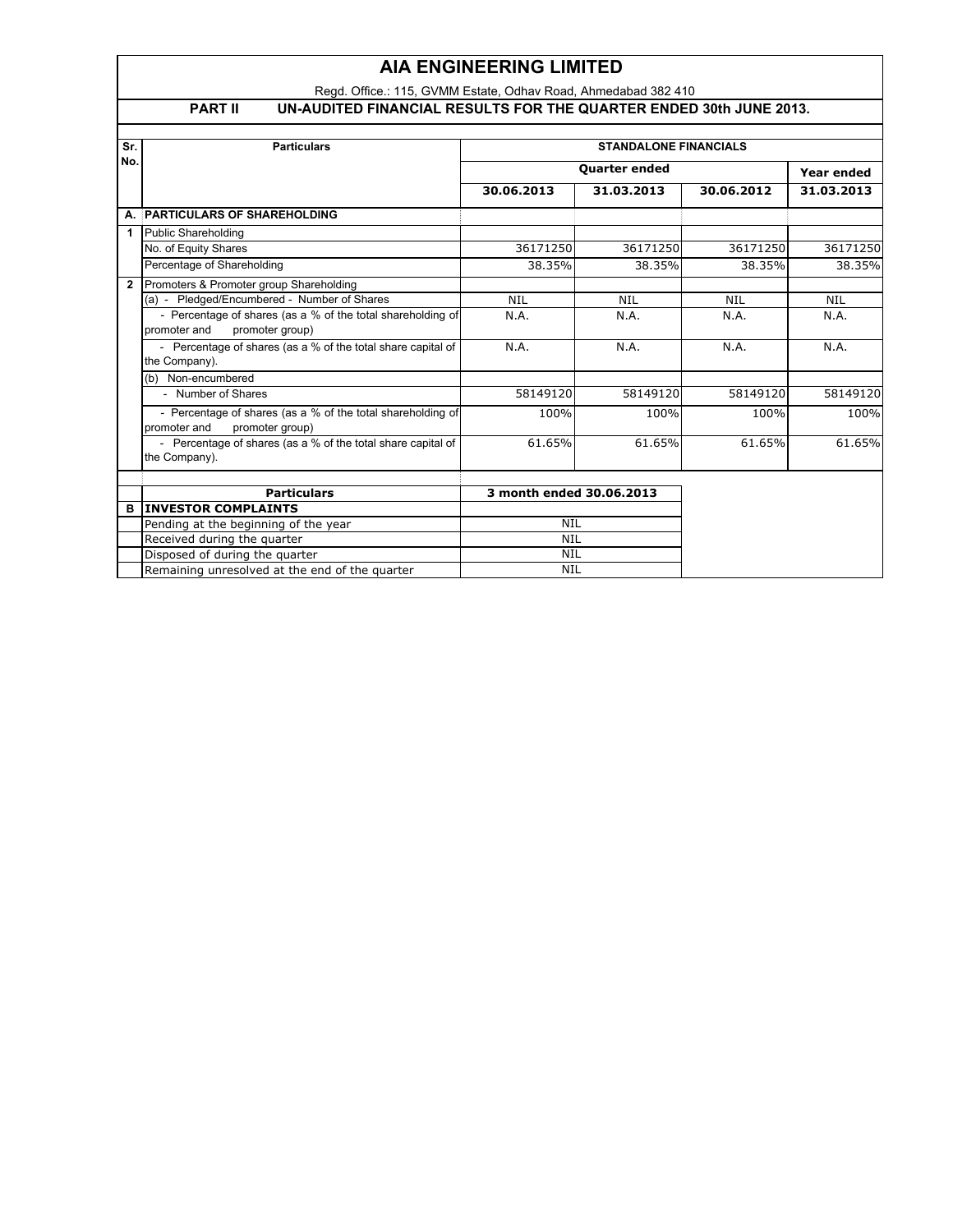|               | <b>AIA ENGINEERING LIMITED</b>                                                    |                          |                      |                     |                       |
|---------------|-----------------------------------------------------------------------------------|--------------------------|----------------------|---------------------|-----------------------|
|               | Regd. Office.: 115, GVMM Estate, Odhav Road, Ahmedabad 382 410                    |                          |                      |                     |                       |
| <b>PART-I</b> | UN-AUDITED FINANCIAL RESULTS FOR THE QUARTER ENDED 30th JUNE 2013.                |                          |                      |                     | (Rs. in Lacs)         |
| Sr.           |                                                                                   |                          |                      |                     |                       |
| No.           | <b>Particulars</b><br><b>CONSOLIDATED FINANCIALS</b>                              |                          |                      |                     |                       |
|               |                                                                                   |                          | <b>Quarter ended</b> |                     | <b>Year ended</b>     |
|               |                                                                                   | 30.06.2013               | 31.03.2013           | 30.06.2012          | 31.03.2013            |
|               |                                                                                   | <b>Un-audited</b><br>(1) | <b>Audited</b>       | <b>Un-audited</b>   | <b>Audited</b><br>(4) |
|               |                                                                                   |                          | (2)                  | (3)                 |                       |
| 1             | Net Sales / Income from operations (Net of Excise duty)<br>Other Operating Income | 46971.13<br>1573.79      | 43610.20<br>2137.27  | 42467.32<br>1286.99 | 168822.81<br>6308.26  |
|               | <b>Total Income from Operations (net)</b>                                         | 48544.92                 | 45747.47             | 43754.31            | 175131.07             |
| $\mathbf{2}$  | Expenditure :                                                                     |                          |                      |                     |                       |
|               | a) Cost of Material Consumed                                                      | 16300.73                 | 17097.36             | 16636.16            | 68593.16              |
|               | b) Purchase of Stock-in-Trade                                                     |                          |                      |                     |                       |
|               | c)Changes in Inventories of Finished Goods, Work-in-                              | 4921.82                  | (477.13)             | 656.37              | (3163.26)             |
|               | progress and stock-in-trade                                                       |                          |                      |                     |                       |
|               | d) Employee benefits expense                                                      | 2121.67                  | 2225.72              | 1852.74             | 8089.34               |
|               | e) Depreciation & amortization expenses                                           | 888.62                   | 879.27               | 844.04              | 3448.40               |
|               | f) Other Expenses                                                                 | 14941.97                 | 17705.31             | 16592.64            | 70588.03              |
|               | g) Total Expenditure (a+b+c+d+e+f))                                               | 39174.81                 | 37430.53             | 36581.95            | 147555.67             |
| 3             | Profit from Operations before other Income, Finance                               | 9370.11                  | 8316.94              | 7172.36             | 27575.40              |
|               | <b>Costs &amp; Exceptional Items (1-2)</b>                                        |                          |                      |                     |                       |
| 4             | Other Income                                                                      | 533.50                   | 568.89               | 651.68              | 2131.94               |
| 5             | Profit from ordinary activities before Finance Costs &                            | 9903.61                  | 8885.83              | 7824.04             | 29707.34              |
|               | <b>Exceptional Items (3+4)</b>                                                    |                          |                      |                     |                       |
| 6             | <b>Finance Costs</b>                                                              | 157.15                   | 157.77               | 155.83              | 549.85                |
| 7             | Profit from ordinary activities after Finance Costs but                           | 9746.46                  | 8728.06              | 7668.21             | 29157.49              |
|               | before Exceptional Items (5-6)                                                    |                          |                      |                     |                       |
| 8             | <b>Exceptional Items</b>                                                          |                          |                      |                     |                       |
| 9             | Profit (+) /Loss (-) from Ordinary Activities before<br>Tax (7-8)                 | 9746.46                  | 8728.06              | 7668.21             | 29157.49              |
|               | 10 Tax Expenses (Provision for Taxation)                                          |                          |                      |                     |                       |
|               | <b>Current Tax</b><br>(i)                                                         | 3112.53                  | 2310.36              | 2270.65             | 7879.21               |
|               | (ii) Deferred Tax                                                                 | 59.98                    | 35.19                | (6.12)              | 115.95                |
|               | Total Tax (i+ii)                                                                  | 3172.51                  | 2345.55              | 2264.53             | 7995.16               |
|               | 11 Net Profit (+) / Loss (-) from Ordinary Activities after                       | 6573.95                  | 6382.51              | 5403.68             | 21162.33              |
|               | Tax (9-10)                                                                        |                          |                      |                     |                       |
|               | 12 Extraordinary Items (Net of Tax Expenses Rs. NIL).                             |                          |                      |                     |                       |
|               | 13 Net Profit $(+)$ / Loss $(-)$ for the period $(11-12)$                         | 6573.95                  | 6382.51              | 5403.68             | 21162.33              |
|               | 14 Less: Share of profit / (loss) of Associates                                   |                          |                      |                     |                       |
|               | 15 Less: Minority Interest                                                        | 20.28                    | 7.86                 | 19.83               | 80.37                 |
|               | 16 Net Profit after Minority Interest (13-14-15)                                  | 6553.67                  | 6374.65              | 5383.85             | 21081.96              |
|               | 17 Less: Prior Period Adjustment                                                  |                          |                      |                     |                       |
|               | 18 Net Profit after Adjustment (16-17)                                            | 6553.67                  | 6374.65              | 5383.85             | 21081.96              |
| 19            | Paid-up Equity Share Capital - Face Value of Rs.2 each.                           | 1886.41                  | 1886.41              | 1886.41             | 1886.41               |
| 20            | Reserves excluding Revaluation Reserves as per Balance                            |                          |                      |                     | 139882.08             |
|               | Sheet of Previous accounting year                                                 |                          |                      |                     |                       |
|               | 21 Earning Per Share (EPS) (In Rs.)                                               |                          |                      |                     |                       |
|               | Basic and diluted EPS before & after Extraordinary items                          |                          |                      |                     |                       |
|               | for the period, for the year to date and for the previous                         |                          |                      |                     |                       |
|               | year (not to be annualised)                                                       |                          |                      |                     |                       |
|               | <b>BASIC</b>                                                                      | 6.95                     | 6.76                 | 5.71                | 22.35                 |
|               | <b>DILUTED</b>                                                                    | 6.97                     | 6.76                 | 5.71                | 22.35                 |
|               |                                                                                   |                          |                      |                     |                       |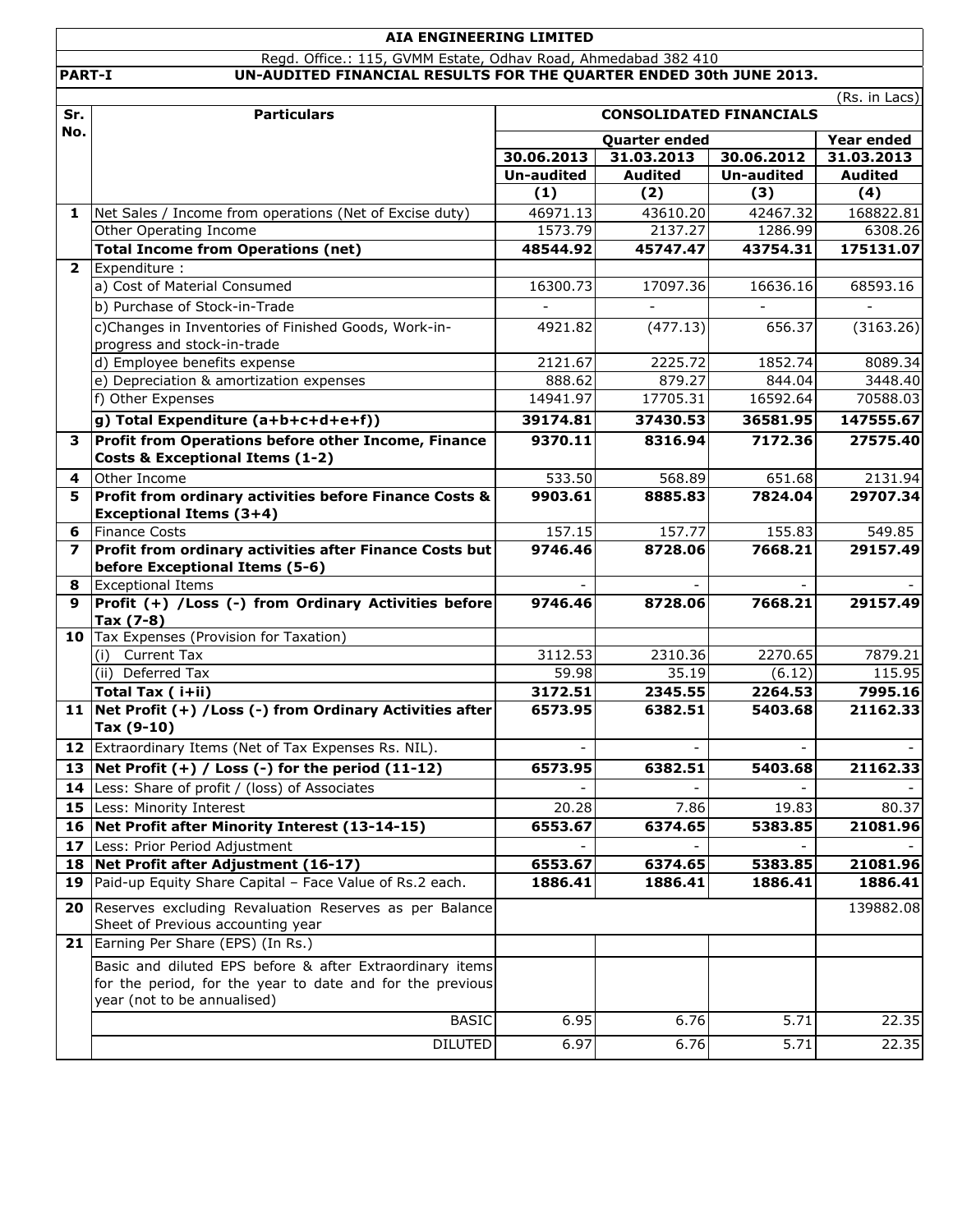# **AIA ENGINEERING LIMITED**

Regd. Office.: 115, GVMM Estate, Odhav Road, Ahmedabad 382 410

## **PART II UN-AUDITED FINANCIAL RESULTS FOR THE QUARTER ENDED 30th JUNE 2013.**

| Sr.            | <b>Particulars</b>                                                                          | <b>CONSOLIDATED FINANCIALS</b> |                          |            |                   |  |
|----------------|---------------------------------------------------------------------------------------------|--------------------------------|--------------------------|------------|-------------------|--|
| No.            |                                                                                             |                                | <b>Quarter ended</b>     |            | <b>Year ended</b> |  |
|                |                                                                                             | 30.06.2013                     | 31.03.2013               | 30.06.2012 | 31.03.2013        |  |
| А.             | <b>PARTICULARS OF SHAREHOLDING</b>                                                          |                                |                          |            |                   |  |
| 1              | Public Shareholding                                                                         |                                |                          |            |                   |  |
|                | No. of Equity Shares                                                                        | 36171250                       | 36171250                 | 36171250   | 36171250          |  |
|                | Percentage of Shareholding                                                                  | 38.35%                         | 38.35%                   | 38.35%     | 38.35%            |  |
| $\overline{2}$ | Promoters & Promoter group Shareholding                                                     |                                |                          |            |                   |  |
|                | (a) - Pledged/Encumbered - Number of Shares                                                 | <b>NIL</b>                     | <b>NIL</b>               | <b>NIL</b> | <b>NIL</b>        |  |
|                | - Percentage of shares (as a % of the total shareholding of<br>promoter and promoter group) | N.A.                           | N.A.                     | N.A.       | N.A.              |  |
|                | - Percentage of shares (as a % of the total share capital of the<br>Company).               | N.A.                           | N.A.                     | N.A.       | N.A.              |  |
|                | (b) Non-encumbered                                                                          |                                |                          |            |                   |  |
|                | - Number of Shares                                                                          | 58149120                       | 58149120                 | 58149120   | 58149120          |  |
|                | - Percentage of shares (as a % of the total shareholding of<br>promoter and promoter group) | 100%                           | 100%                     | 100%       | 100%              |  |
|                | - Percentage of shares (as a % of the total share capital of the<br>Company).               | 61.65%                         | 61.65%                   | 61.65%     | 61.65%            |  |
|                |                                                                                             |                                |                          |            |                   |  |
|                | <b>Particulars</b>                                                                          |                                | 3 month ended 30.06.2013 |            |                   |  |
| B              | <b>INVESTOR COMPLAINTS</b>                                                                  |                                |                          |            |                   |  |
|                | Pending at the beginning of the year                                                        | <b>NIL</b><br><b>NIL</b>       |                          |            |                   |  |
|                | Received during the quarter                                                                 | <b>NIL</b>                     |                          |            |                   |  |
|                | Disposed of during the quarter                                                              |                                | <b>NIL</b>               |            |                   |  |
|                | Remaining unresolved at the end of the quarter                                              |                                |                          |            |                   |  |